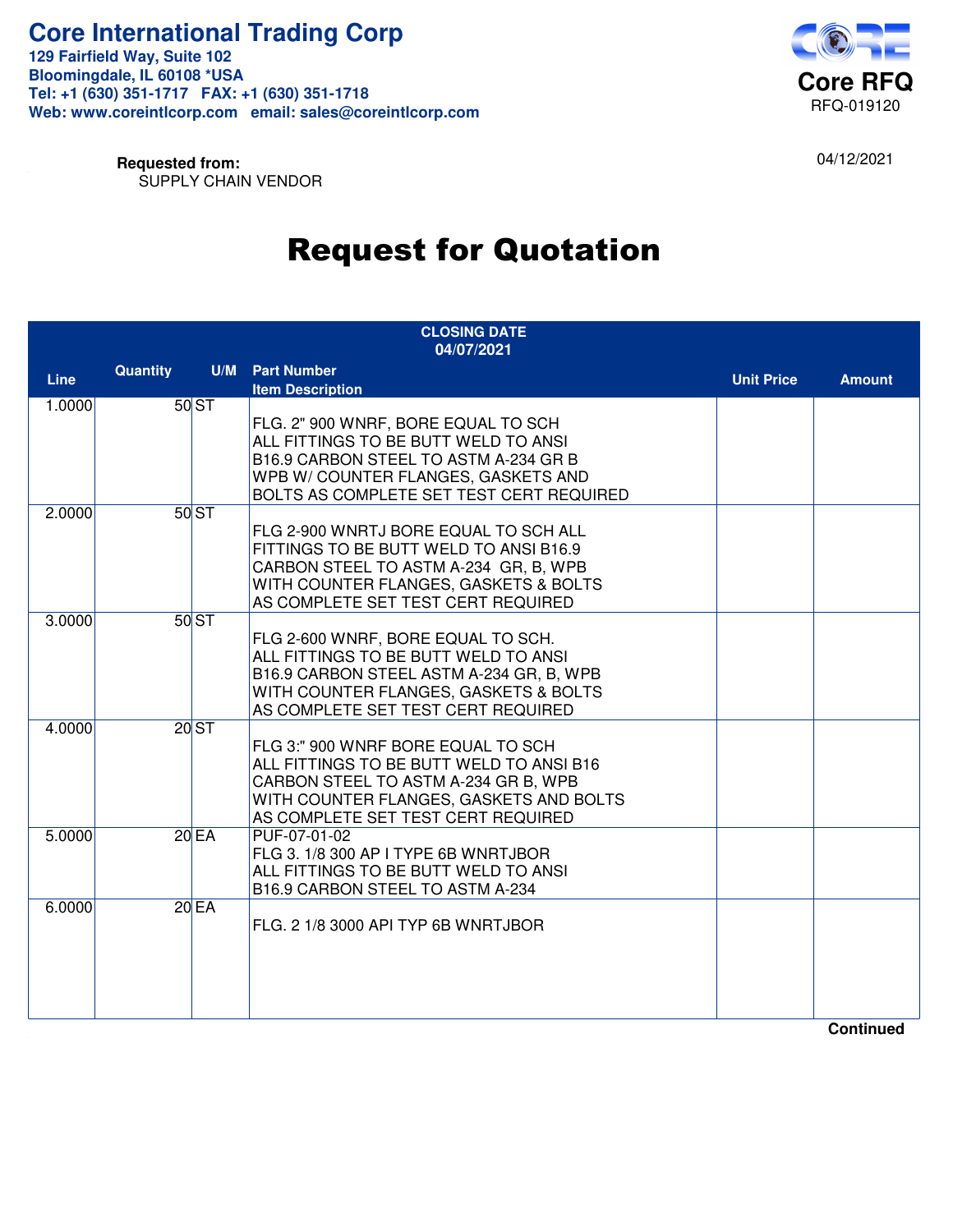

**Requested from:** SUPPLY CHAIN VENDOR

04/12/2021

## Request for Quotation

| <b>CLOSING DATE</b><br>04/07/2021 |          |              |                                                                                                                                                                                                                                       |                   |               |
|-----------------------------------|----------|--------------|---------------------------------------------------------------------------------------------------------------------------------------------------------------------------------------------------------------------------------------|-------------------|---------------|
| <b>Line</b>                       | Quantity |              | <b>U/M</b> Part Number                                                                                                                                                                                                                | <b>Unit Price</b> | <b>Amount</b> |
|                                   |          |              | <b>Item Description</b><br>ALL FITTINGS TO BE BUTT WELD TO ANSI<br>CARBON STEEL TO ASTM A-234 GR, B WPB                                                                                                                               |                   |               |
| 7.0000                            |          | 40EA         | FLG. 6"-900#, ALL FITTINGS TO BE BUTT<br>WELD TO ANSI B16.9, CARBON STEEL<br>TO ASTM A-234 GR B, WPB, WNRTJ<br>BORE EQUAL TO SCH. 80                                                                                                  |                   |               |
| 8.0000                            |          | 30 EA        | FLG. 4"-900#, ALL FITTINGS TO BE BUTT<br>TO ANSI B16.9, CARBON STEEL TO ASTM<br>A-234 GR B, WPB, WNRTJ BORE EQUAL TO<br><b>SCH. 80</b>                                                                                                |                   |               |
| 9.0000                            |          | 200 EA       | FLG. 2"-900#, ALL FITTINGS TO BE BUTT<br>WELD TO ANSI B16.9 CARBON STEEL TO ASTM<br>A-234 GR B, WPB, WNRTJ BORE EQUAL TO<br><b>SCH. 80</b>                                                                                            |                   |               |
| 10.0000                           |          | <b>80 EA</b> | FLG. ORIFICE, 2#-900#, ALL FITTINGS<br>TO BE BUTT WELD TO ANSI B16.9, CARBON<br>STEEL TO ASTM A-234 GR B, WPB, WNRF,<br><b>SCH. 80</b>                                                                                                |                   |               |
| 11.0000                           |          | 40EA         | GASKET - OVAL RING R-45<br>GASKET, METALLIC RING JOINT, EQUAL TO<br>FLEXITALLIC GASKET, UK, OVAL-R, OCTAGONAL<br>SOFT IRON MATERIAL B16.20 AND API 6A.<br>RING TO BE STAMPED WITH RING NO.<br>AND MATERIAL IDENTIFICATION, RING TO BE |                   |               |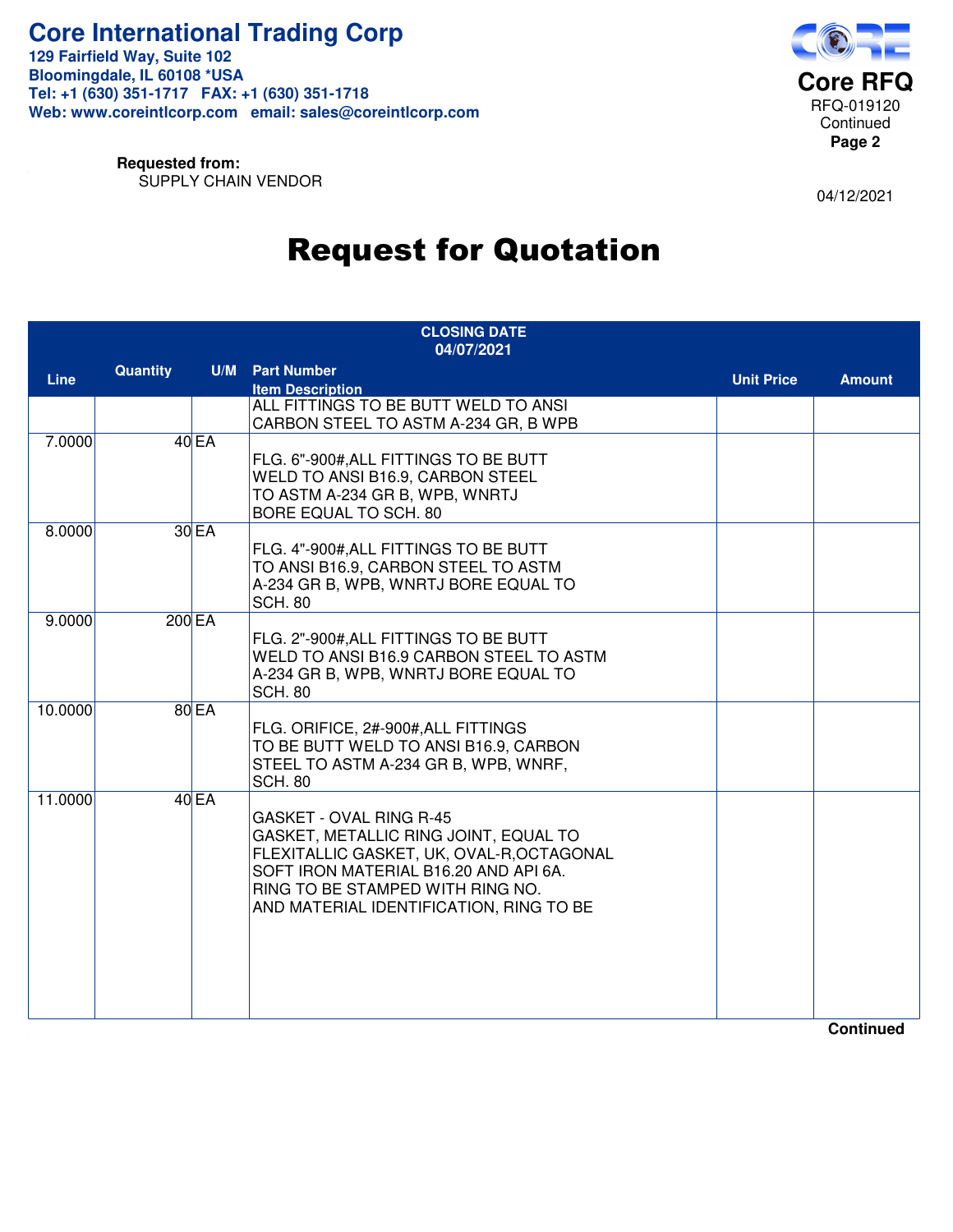

**Requested from:** SUPPLY CHAIN VENDOR

04/12/2021

## Request for Quotation

| <b>CLOSING DATE</b><br>04/07/2021 |          |        |                                                                                                                                                                                                                                                                                                                 |                   |               |
|-----------------------------------|----------|--------|-----------------------------------------------------------------------------------------------------------------------------------------------------------------------------------------------------------------------------------------------------------------------------------------------------------------|-------------------|---------------|
| <b>Line</b>                       | Quantity |        | <b>U/M</b> Part Number                                                                                                                                                                                                                                                                                          | <b>Unit Price</b> | <b>Amount</b> |
|                                   |          |        | <b>Item Description</b><br>PLASTIC COATED TO PREVENT CORROSION<br>, SOFT IRON TO B16.20, R-45                                                                                                                                                                                                                   |                   |               |
| 12.0000                           |          | 60 EA  | GASKET - OVAL RING R-37<br>GASKET, METALLIC RING JOINT, EQUAL<br>TO FLEXITALLIC GASKET, UK, OVAL-R,<br>OCTAGONAL SOFT IRON MATERIAL B16.20 AND<br>API 6A. RING TO BE STAMPED WITH RING NO.<br>AND MATERIAL IDENTIFICATION, RING TO<br>BE PLASTIC COATED TO PREVENT CORROSION<br>SOFT IRON TO B16.20, R-37       |                   |               |
| 13.0000                           |          | 200 EA | <b>GASKET - OVAL RING R-24</b><br>GASKET, METALLIC RING JOINT, EQUAL TO<br>FLEXITALLIC GASKET, UK, OVAL-R, OCTAGONAL<br>SOFT IRON MATERIAL B16.20 AND API 6A.<br>RING TO BE STAMPED WITH RING NO.<br>AND MATERIAL IDENTIFICATION, RING<br>TO BE PLASTICCOATED TO PREVENT CORROSION<br>SOFT IRON TO B16.20, R-24 |                   |               |
| 14.0000                           |          | 200 EA | INSULATION KIT, 2# ASA 900 TYPE F IBC                                                                                                                                                                                                                                                                           |                   |               |
| 15.0000                           |          | 12EA   | ELL, 6" X 45 DEG.,<br>ALL FITTINGS TO BE BUTT WELD, LONG<br>RADIUS TO ANSI B16.9 FORGED CARBON STEEL<br>TO ASTM A-234 GR B, WPB, PULLED BEND, 5D<br>RAD, A-106 GR.B, SCH.80                                                                                                                                     |                   |               |
| 16,0000                           |          | 12EA   | ELL, 4" X 45 DEG                                                                                                                                                                                                                                                                                                |                   |               |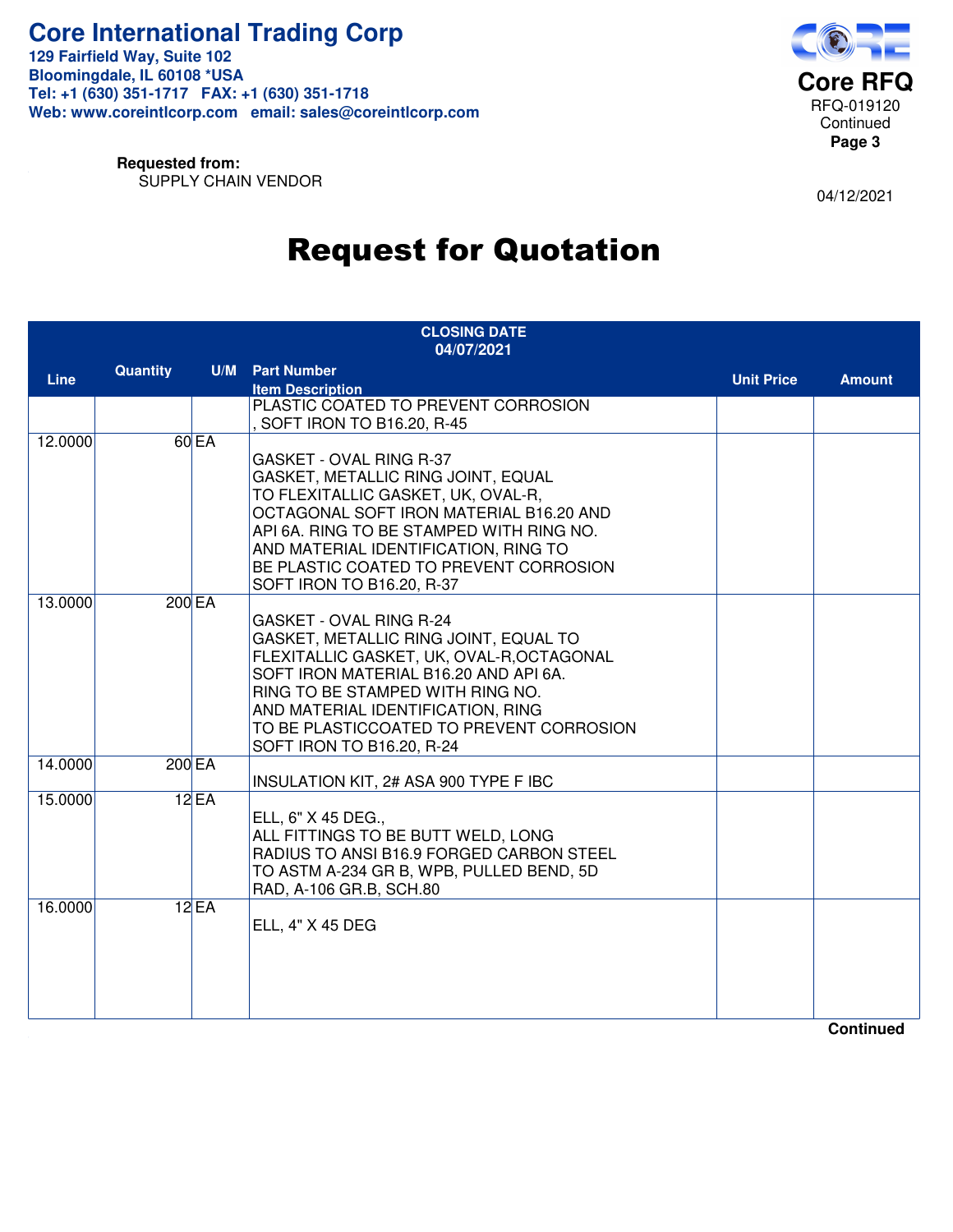

**Requested from:** SUPPLY CHAIN VENDOR

04/12/2021

#### Request for Quotation

| <b>CLOSING DATE</b><br>04/07/2021 |                 |        |                                                                                                                                                                            |                   |               |
|-----------------------------------|-----------------|--------|----------------------------------------------------------------------------------------------------------------------------------------------------------------------------|-------------------|---------------|
| <b>Line</b>                       | <b>Quantity</b> |        | <b>U/M</b> Part Number<br><b>Item Description</b>                                                                                                                          | <b>Unit Price</b> | <b>Amount</b> |
|                                   |                 |        | ALL FITTINGS TO BE BUTT WELD, LONG<br>RADIUS TO ANSI B16.9 FORGED CARBON STEEL<br>TO ASTM A-234 GR B, WPB, PULLED BEND, 5D<br>RAD, A-106 GR.B, SCH.80                      |                   |               |
| 17.0000                           |                 | 180EA  | ELL, 2" X 45 DEG.<br>ALL FITTINGS TO BE BUTT WELD, LONG<br>RADIUS TO ANSI B16.9 FORGED CARBON STEEL<br>TO ASTM A-234 GR B, WPB, PULLED BEND, 5D<br>RAD, A-106 GR.B, SCH.80 |                   |               |
| 18.0000                           |                 | 15EA   | REDUCER, 8" X 6" CONC.,<br>ALL FITTINGS TO BE BUTT WELD, LONG<br>RADIUS TO ANSI B16.9 FORGED CARBON STEEL<br>TO ASTM A-234 GR B, WPB, SCH. 80, A-234<br><b>WPB</b>         |                   |               |
| 19.0000                           |                 | 15EA   | REDUCER, 6" X 4" CONC.,<br>ALL FITTINGS TO BE BUTT WELD, LONG<br>RADIUS TO ANSI B16.9 FORGED CARBON STEEL<br>TO ASTM A-234 GR B, WPB, SCH. 80, A-234<br><b>WPB</b>         |                   |               |
| 20.0000                           |                 | 80 EA  | TEE - 2" EQUAL.,<br>ALL FITTINGS TO BE BUTT WELD, LONG<br>RADIUS TO ANSI B16.9 FORGED CARBON STEEL<br>TO ASTM A-234 GR B, WPB, BW, SCH. 80,<br>A-234 WPB                   |                   |               |
| 21.0000                           |                 | 100 EA | TEE - 6" X 6# X 2" RED                                                                                                                                                     |                   |               |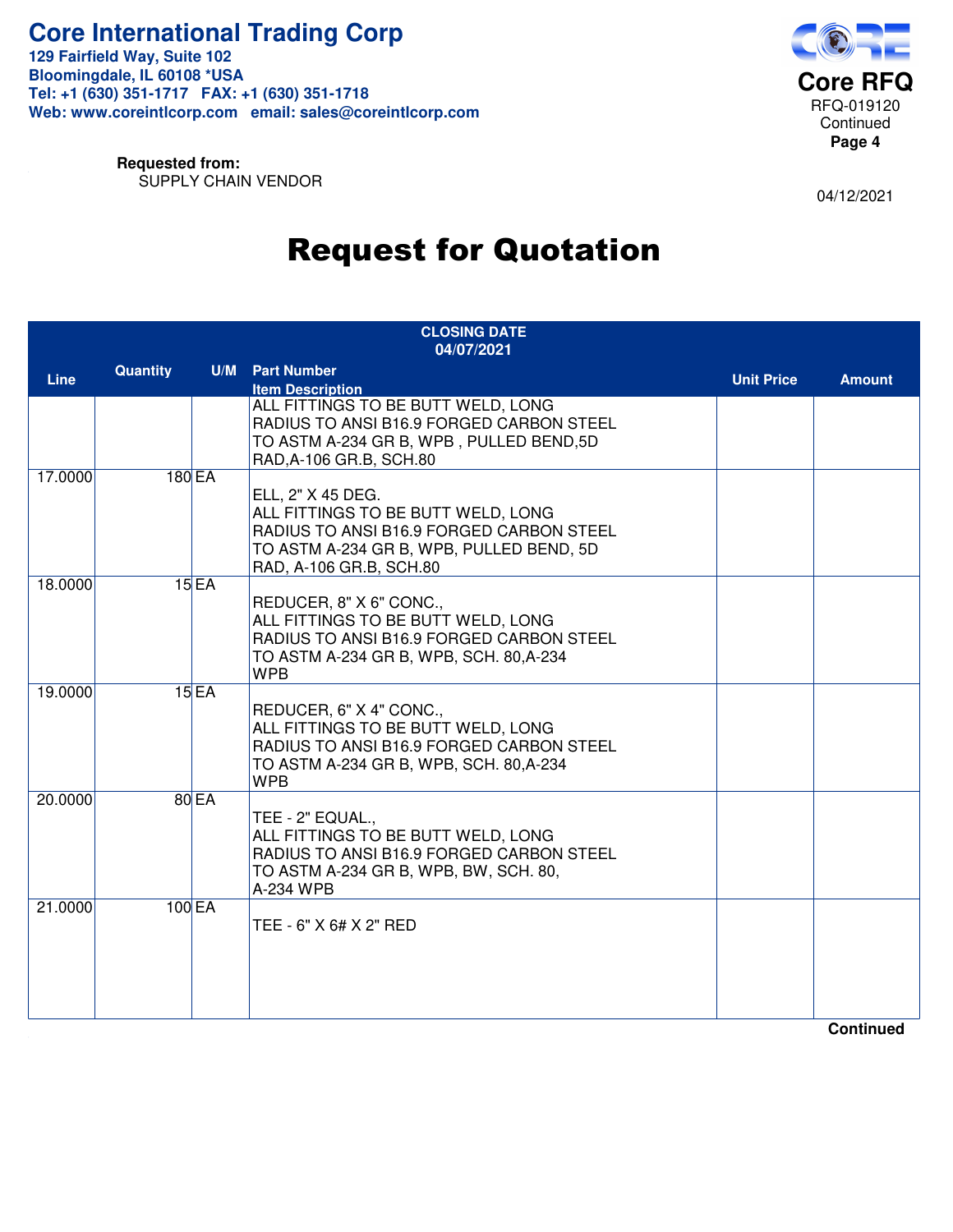

**Requested from:** SUPPLY CHAIN VENDOR

04/12/2021

#### Request for Quotation

| <b>CLOSING DATE</b><br>04/07/2021 |          |                    |                                                                                                                                                                                                                                                                    |                   |               |
|-----------------------------------|----------|--------------------|--------------------------------------------------------------------------------------------------------------------------------------------------------------------------------------------------------------------------------------------------------------------|-------------------|---------------|
| <b>Line</b>                       | Quantity |                    | <b>U/M</b> Part Number<br><b>Item Description</b>                                                                                                                                                                                                                  | <b>Unit Price</b> | <b>Amount</b> |
|                                   |          |                    | ALL FITTINGS TO BE BUTT WELD, LONG<br>RADIUS TO ANSI B16.9 FORGED CARBON STEEL<br>TO ASTM A-234 GR B, WPB, BW, SCH. 80,<br>A-234 WPB                                                                                                                               |                   |               |
| 22,0000                           |          | $60$ <sub>EA</sub> | TEE - 4" X 4# X 2" RED<br>ALL FITTINGS TO BE BUTT WELD, LONG<br>RADIUS TO ANSI B16.9 FORGED CARBON STEEL<br>TO ASTM A-234 GR B, WPB, BW, SCH. 80,<br>A-234 WPB                                                                                                     |                   |               |
| 23.0000                           |          | 200 EA             | THREADOLET 1/2# X 3000#,<br>ALL FITTINGS TO BE BUTT WELD, LONG<br>RADIUS TO ANSI B16.9 FORGED CARBON STEEL<br>TO ASTM A-234 GR B, WPB, BW, SCH. 80,<br>A-234 WPBTHREADOLET 1/2" X 3000#,<br>THREADED A105, (FEMALE) (TO BE FITTED ON<br>A RANGE OF 8"-2" FLOWLINE) |                   |               |
| 24.0000                           |          | 40EA               | <b>WELDOLET 2# X 3000#,</b><br>ALL FITTINGS TO BE BUTT WELD, LONG<br>RADIUS TO ANSI B16.9 FORGED CARBON STEEL<br>TO ASTM A-234 GR B, WPB, BW, SCH. 80,<br>A-234 WPB WELDOLET 2" X 3000#, THREADED<br>A105, (TO BE FITTED ON 6" FLOWLINE)                           |                   |               |
| 25.0000                           |          | <b>200 EA</b>      | NIPPLE, 1/2# PIPE, 2# LONG,<br>ALL FITTINGS TO BE BUTT WELD, LONG<br>LONG RADIUS TO ANSI B16.9 FORGED CARBON                                                                                                                                                       |                   |               |